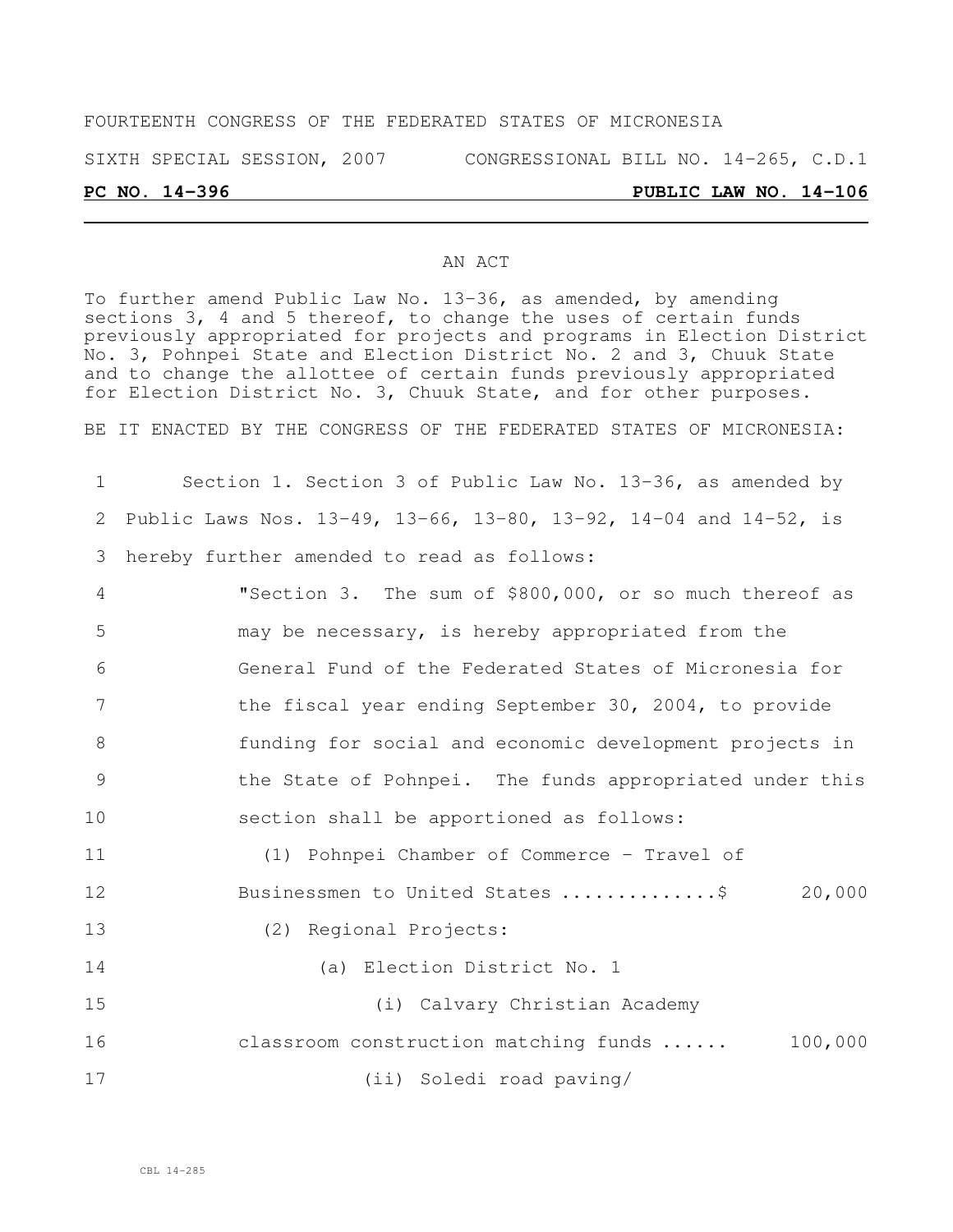| $\mathbf 1$  |                                 | 11,912 |
|--------------|---------------------------------|--------|
| $\mathbf{2}$ | (iii) Nukuoro oyster farm       |        |
| 3            | operations                      | 20,000 |
| 4            | (iv) Nantakai road paving/      |        |
| 5            |                                 | 14,734 |
| 6            | (v) Sekere youth center         | 10,000 |
| 7            | (vi) Election District No. 1    |        |
| 8            | operations                      | 43,354 |
| 9            | (vii) Upper Ipwal Road          |        |
| 10           | construction                    | 50,000 |
| 11           | (viii) Lewetik and Tomwara Road |        |
| 12           | improvement                     | 10,000 |
| 13           | (b) Election District No. 2     |        |
| 14           | (i) Kinakapw farm road          |        |
| 15           | improvement                     | 18,000 |
| 16           | (ii) Nankepira new secondary    |        |
| 17           |                                 | 18,000 |
| 18           | (iii) Nan Pahlap new secondary  |        |
| 19           | road construction               | 18,500 |
| 20           | (iv) Dolitik new secondary      |        |
| 21           |                                 | 10,000 |
| 22           | (v) Vocational training         | 5,000  |
| 23           | (vi) Kitti agriculture fair     | 15,000 |
| 24           | (vii) Kitti Municipality new    |        |
| 25           | office furniture \$             | 17,000 |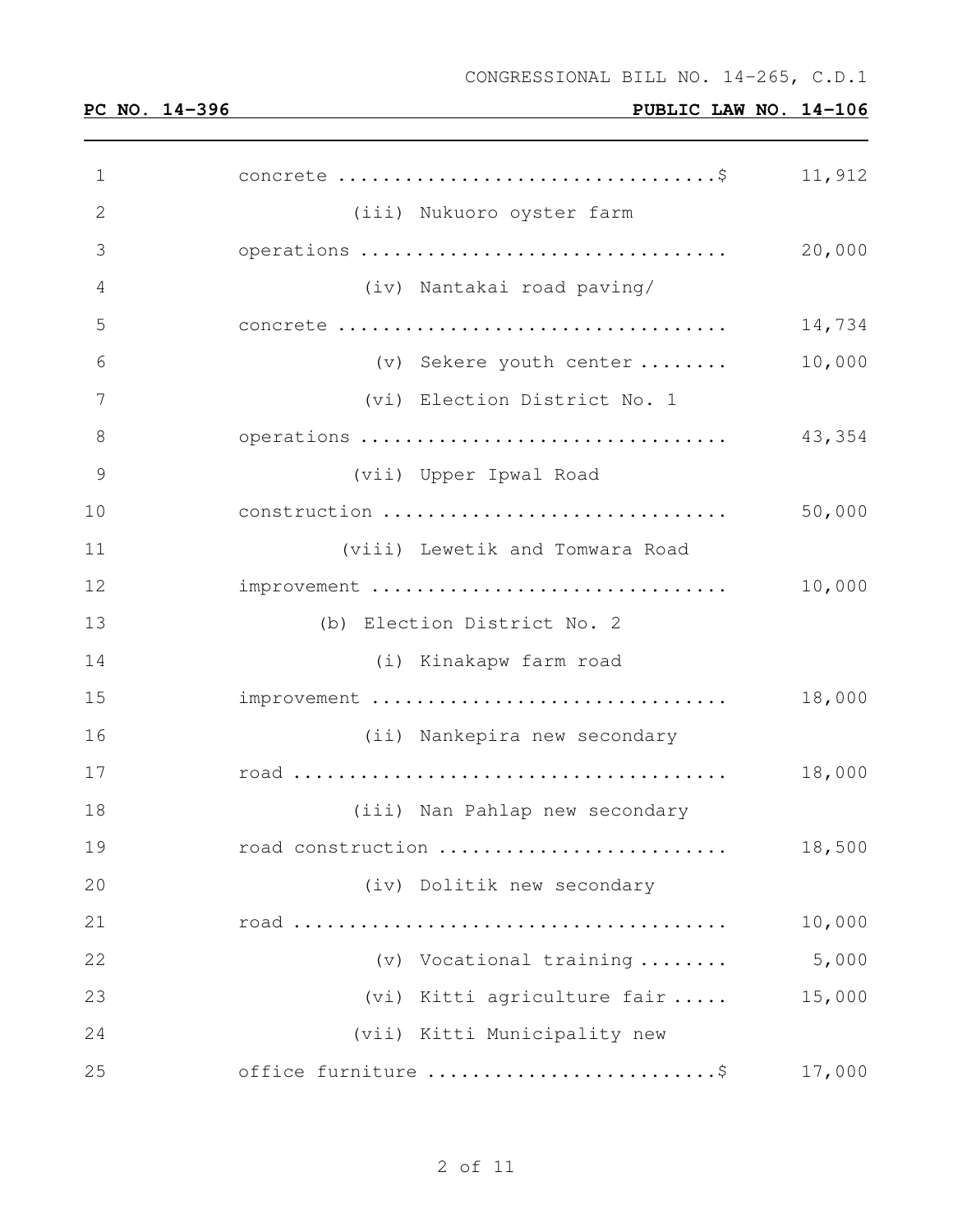| $\mathbf 1$   | (viii) Two elementary school               |        |
|---------------|--------------------------------------------|--------|
| 2             |                                            | 3,500  |
| 3             | (ix) Water delivery services               | 15,000 |
| 4             | (x) Project management                     | 65,000 |
| 5             | (xi) Uhmwe/Kepinmweli secondary            |        |
| 6             | road improvement                           | 14,000 |
| 7             | (xii) Mesisou secondary road               | 10,000 |
| $8\,$         | (xiii) Nan Pohnmweli secondary             |        |
| $\mathcal{G}$ |                                            | $-0-$  |
| 10            | (xiv) Nan Kepine Bridge                    | 8,000  |
| 11            | (xv) Areu Powe secondary road              |        |
| 12            | improvement                                | 5,000  |
| 13            | (xvi) Mand Development Authority.          | $-0-$  |
| 14            | (xvii) Mand (Section VII) 50 <sup>th</sup> |        |
| 15            | anniversary                                | 7,000  |
| 16            | (xviii) Civic Center new subsection        | 12,000 |
| 17            | (xix) Madolenihmw Agriculture Fair         |        |
| 18            |                                            | 4,000  |
| 19            | (xx) Pohnpahntamw new secondary            |        |
| 20            |                                            | 5,000  |
| 21            | (xxi) Wone Elementary School               |        |
| 22            | cafeteria                                  | $-0-$  |
| 23            | (xxii) Senpehn Youth Artisanal             |        |
| 24            | Fisheries                                  | 10,000 |
| 25            | (c) Election District No. 3                |        |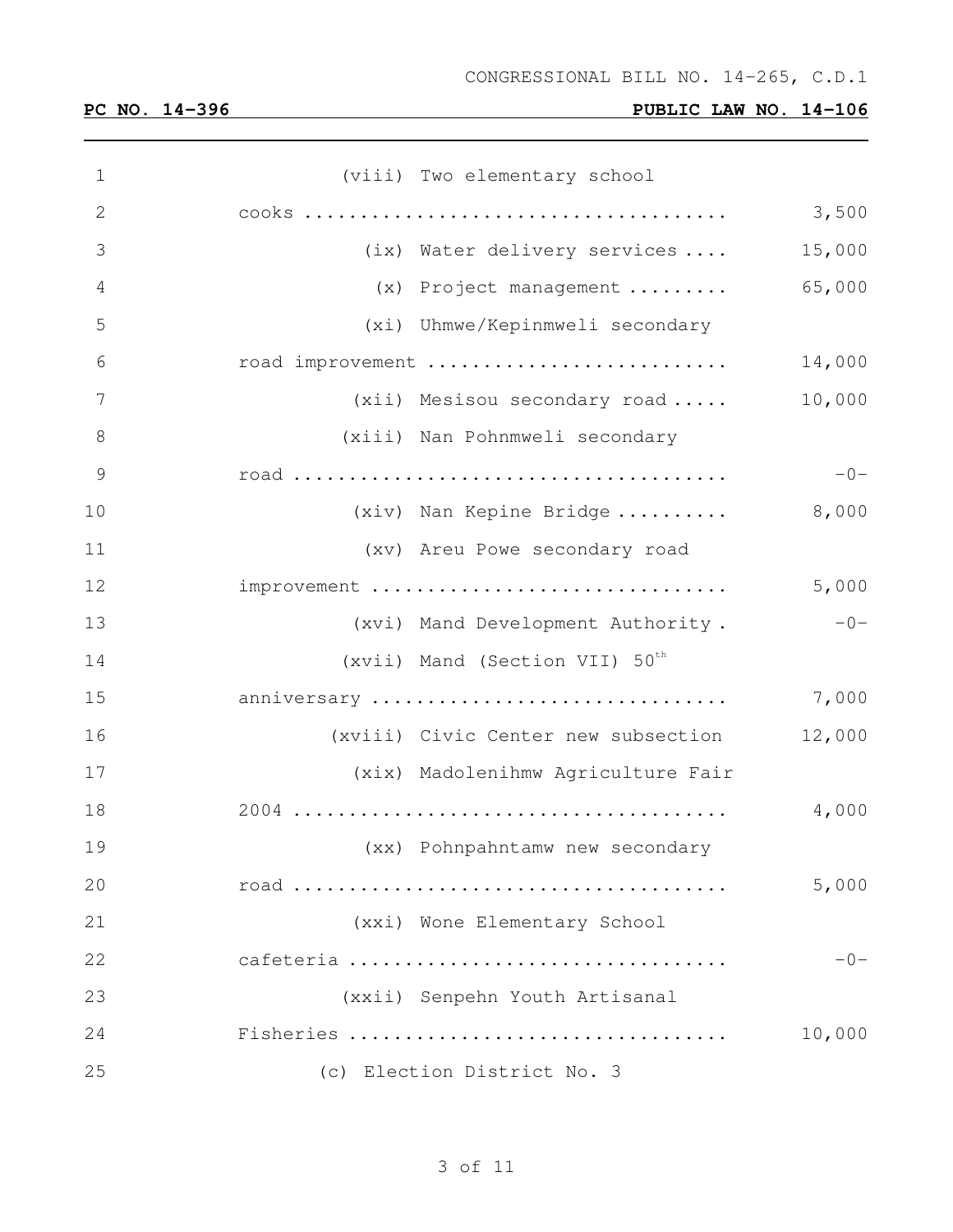| 1  | (i) Other expended projects                                                        |
|----|------------------------------------------------------------------------------------|
| 2  | and programs $\ldots \ldots \ldots \ldots \ldots \ldots \ldots \ldots$ . \$216,400 |
| 3  | (ii) Election District 3                                                           |
| 4  | 43,600"<br>operations                                                              |
| 5  | Section 2. Section 4 of Public Law No. 13-36, as amended by                        |
| 6  | Public Laws Nos. 13-49, 13-66, 13-83, 13-90 and 14-31, is hereby                   |
| 7  | further amended to read as follows:                                                |
| 8  | "Section 4. The sum of \$960,000, or so much thereof as                            |
| 9  | may be necessary, is hereby appropriated from the                                  |
| 10 | General Fund of the Federated States of Micronesia for                             |
| 11 | the fiscal year ending September 30, 2004, to provide                              |
| 12 | funding for social and economic development projects in                            |
| 13 | the State of Chuuk. The funds appropriated under this                              |
| 14 | section shall be apportioned as follows:                                           |
| 15 | (1) Regional projects:                                                             |
| 16 | (a) Election District No. 1                                                        |
| 17 | (i) Nema municipal projects/                                                       |
| 18 | programs/grants                                                                    |
| 19 | a) Supplemental community                                                          |
| 20 | meeting hall grants (Lemoreng)<br>5,500                                            |
| 21 | b) Supplemental community                                                          |
| 22 | 3,000<br>meeting hall grants                                                       |
| 23 | Medical supplies<br>1,500<br>$\circ$ )                                             |
| 24 | 2,000<br>Constitution Day<br>d)                                                    |
| 25 | Municipal mayoral<br>e)                                                            |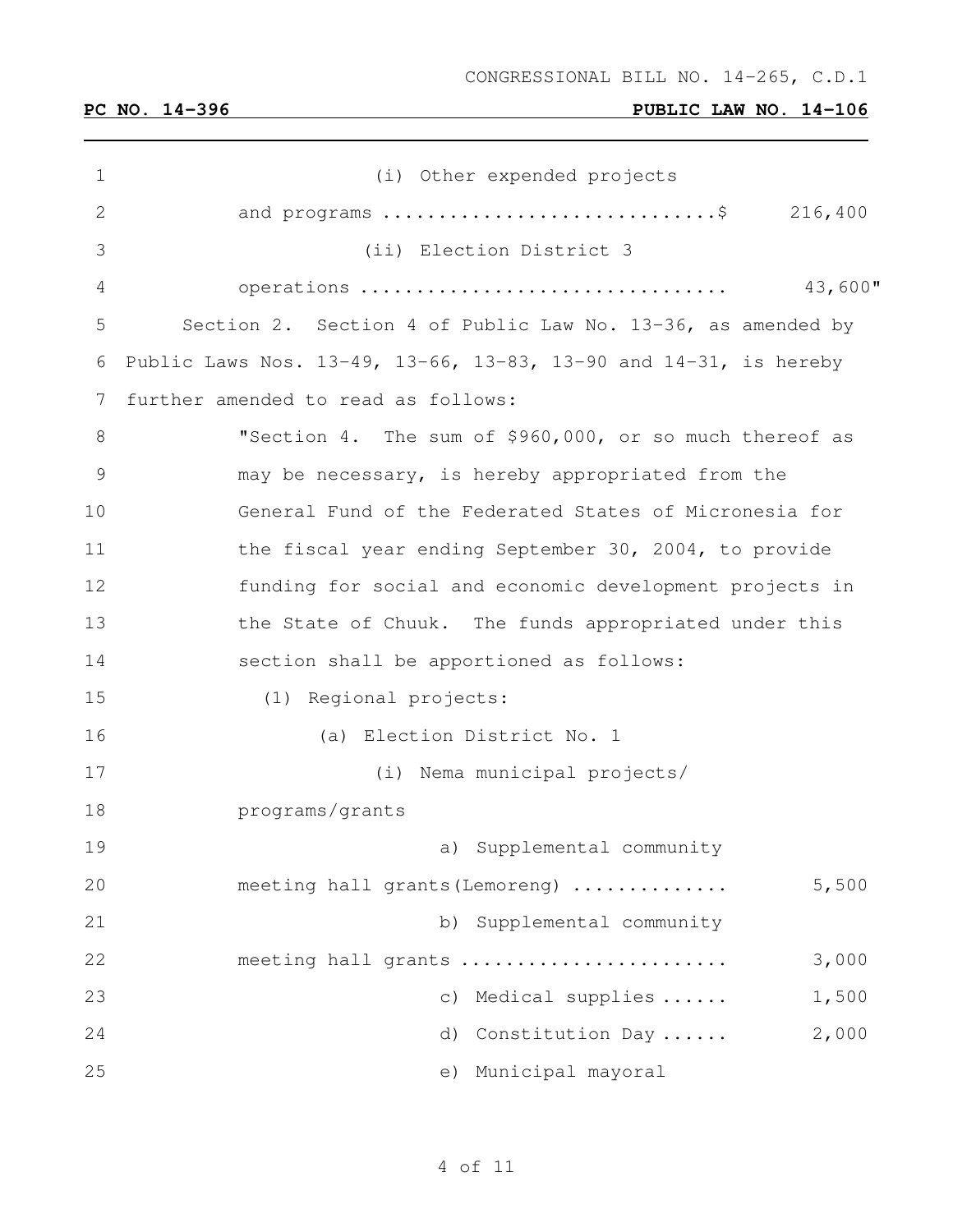| $\mathbf 1$  | inauguration \$                | 2,000 |
|--------------|--------------------------------|-------|
| $\mathbf{2}$ | (ii) Losap municipal projects/ |       |
| 3            | programs/grants                |       |
| 4            | a) Classroom renovation/       |       |
| 5            | repair grants                  | 5,000 |
| 6            | b) Dispensary renovation/      |       |
| 7            | repair grants                  | 5,000 |
| 8            | (iii) Piisemwar projects/      |       |
| 9            | programs/grants                |       |
| 10           | a) Fishing project grants      | 8,000 |
| 11           | (iv) Namoluk municipal         |       |
| 12           | projects/programs/grants       |       |
| 13           | a) Dispensary communication    |       |
| 14           | system and other needs grants  | 4,000 |
| 15           | b) Fishing gear/supplies       |       |
| 16           |                                | 4,000 |
| 17           | (v) Ettal municipal            |       |
| 18           | projects/programs grants       |       |
| 19           | a) Municipal office            |       |
| 20           | equipment                      | 3,000 |
| 21           | b) Municipal office            |       |
| 22           | operations supplement          | 3,500 |
| 23           | (vi) Moch municipal projects/  |       |
| 24           | programs/grants                |       |
| 25           | a) Fishing project             |       |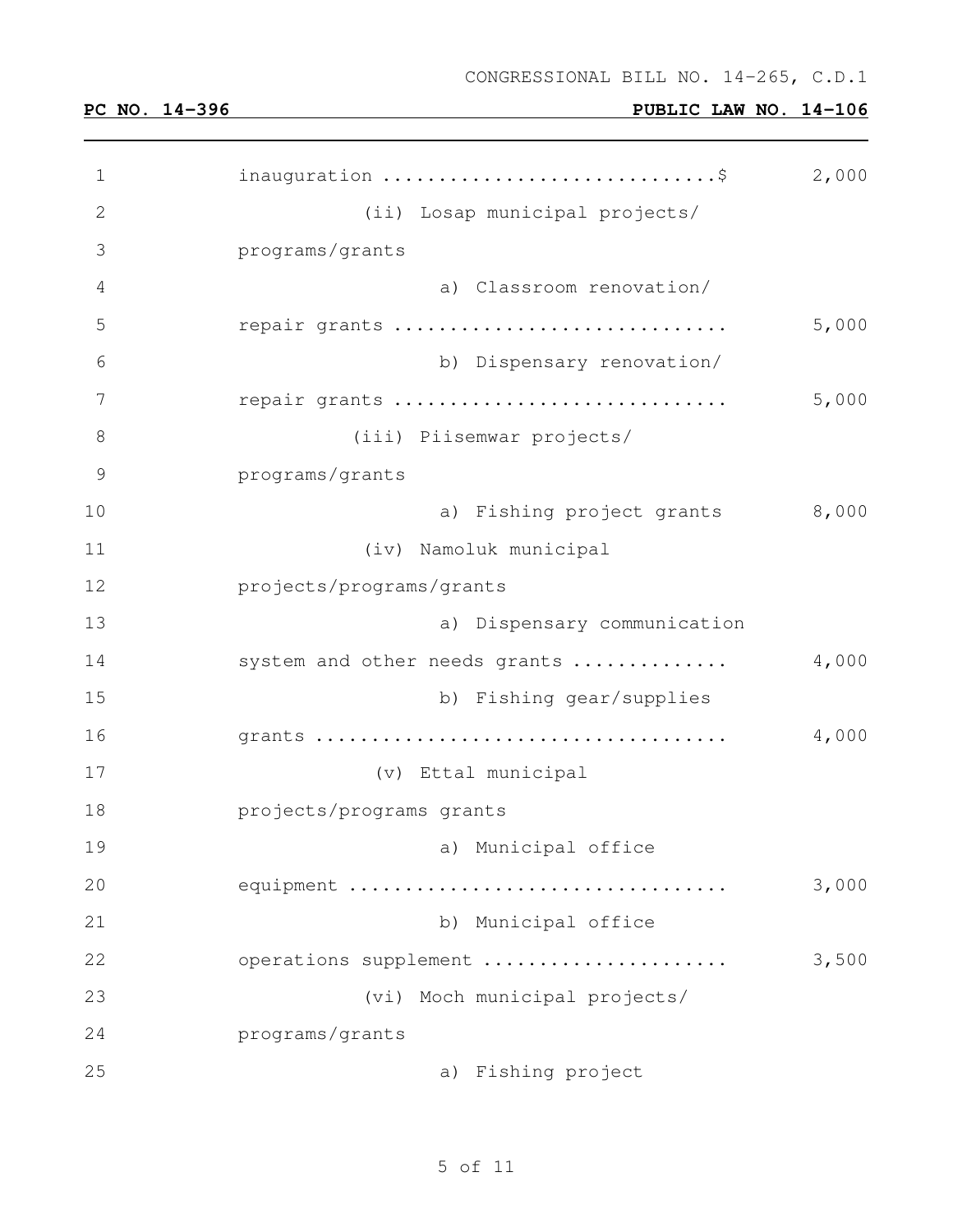| 1             |                                    | 4,000 |
|---------------|------------------------------------|-------|
| 2             | b) Student financial               |       |
| 3             | aid grants                         | 2,500 |
| 4             | c) Municipal vehicle               |       |
| 5             |                                    | 7,500 |
| 6             | (vii) Kuttu municipal projects/    |       |
| 7             | programs grants                    |       |
| 8             | a) Municipal                       |       |
| $\mathcal{G}$ | communication system grants        | 2,500 |
| 10            | b) Disaster relief grants          | 7,500 |
| 11            | (viii) Satowan municipal projects/ |       |
| 12            | programs/grants                    |       |
| 13            | a) Supplemental community          |       |
| 14            | hall grants                        | 3,000 |
| 15            | b) Island-wide POL                 |       |
| 16            |                                    | 2,000 |
| 17            | c) Governor rep. Office            |       |
| 18            | supplemental grants                | 3,000 |
| 19            | d) Student financial               |       |
| 20            | aid grants                         | 3,000 |
| 21            | e) Municipal operations            |       |
| 22            | supplement                         | 7,000 |
| 23            | (ix) Ta municipal projects/        |       |
| 24            | programs/grants                    |       |
| 25            | a) Municipal operations            |       |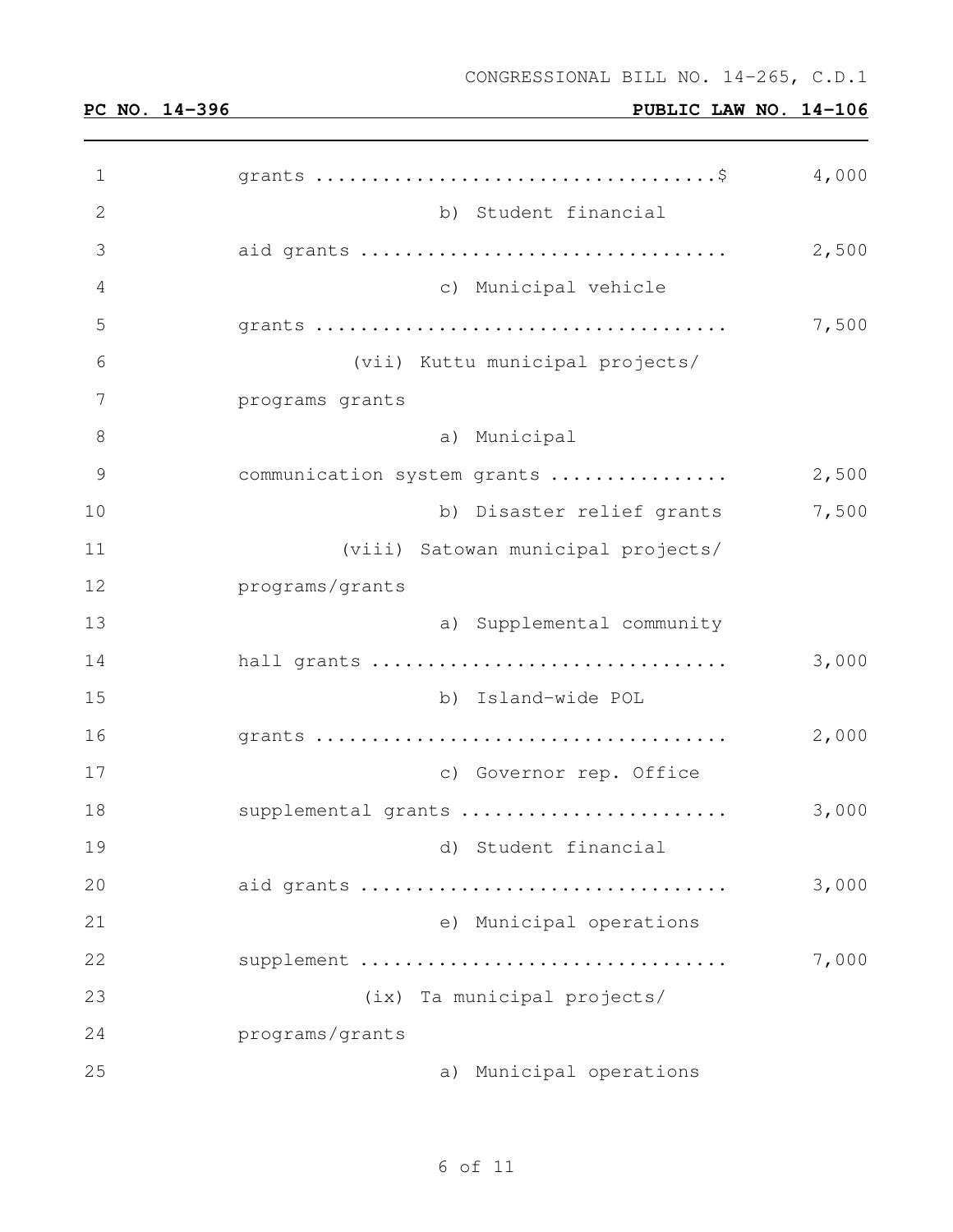| 1  | supplement grants \$                     | 8,000  |
|----|------------------------------------------|--------|
| 2  | (x) Lekinioch municipal                  |        |
| 3  | projects/programs/grants                 |        |
| 4  | a) Beautification                        |        |
| 5  | program grants                           | 6,000  |
| 6  | b) Classroom renovation/                 |        |
| 7  | repair grants                            | 5,000  |
| 8  | c) Dispensary needs grants               | 3,000  |
| 9  | d) Students financial                    |        |
| 10 | aid grants                               | 4,000  |
| 11 | e) Community halls grants                | 3,000  |
| 12 | (xi) Oneop municipal projects/           |        |
| 13 | programs/grants                          |        |
| 14 | a) Basketball court grants               | 5,500  |
| 15 | b) Municipal Constitution/               |        |
| 16 | Chuuk State Constitution Day celebration | 7,000  |
| 17 | c) Municipal vehicle                     |        |
| 18 |                                          | 5,500  |
| 19 | (xii) Mortlock mayors office             |        |
| 20 | operations                               | 49,500 |
| 21 | (xiii) Leadership exposure and           |        |
| 22 | travel program                           | 15,000 |
| 23 | (xiv) Traditional festivities and        |        |
| 24 | celebrations                             | 5,000  |
| 25 | $(xv)$ CSCIP Operations \$               | 60,000 |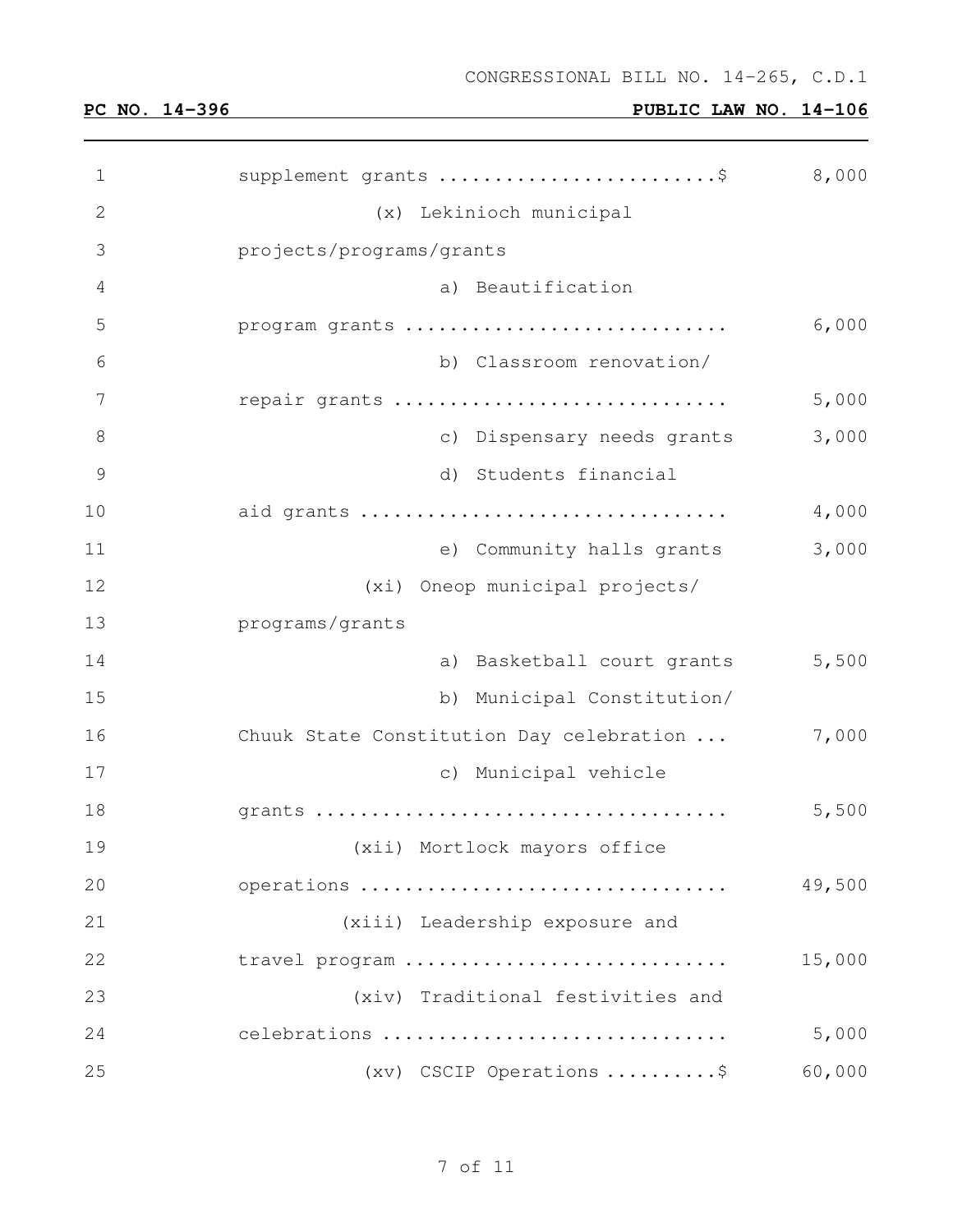| 1            | (xvi) Travel for nurse                      |         |
|--------------|---------------------------------------------|---------|
| $\mathbf{2}$ | anesthetists to an annual refresher course. | 5,000   |
| 3            | (b) Election District No. 2                 |         |
| 4            | (i) Other expended projects and             |         |
| 5            |                                             | 214,370 |
| 6            | (ii) NNDA operations                        | 16,630  |
| 7            | (c) Election District No. 3                 |         |
| $\,8\,$      | (i) Southern Nomeneas                       |         |
| 9            | Development Authority                       | 29,000  |
| 10           | (d) Election District No. 4                 |         |
| 11           | (i) Polle municipal operations              |         |
| 12           | supplement                                  | 20,000  |
| 13           | $(i)$ Legal fees                            | 5,000   |
| 14           | (iii) Tolensom office rental $\ldots$ .     | 10,000  |
| 15           | (iv) Faichuk leadership exposure            |         |
| 16           | and travel program                          | 40,000  |
| 17           | (v) Student and school needs                | 10,000  |
| 18           | (vi) PWP and Nomisofo fishing               |         |
| 19           | boat repair                                 | 20,000  |
| 20           | (vii) Medical needs                         | 10,000  |
| 21           | (viii) Municipal land transport             |         |
| 22           |                                             | 15,000  |
| 23           | (ix) Tolensom fishing project               | 20,000  |
| 24           | (x) Amwachang elementary school             |         |
| 25           | site preparation \$                         | 10,000  |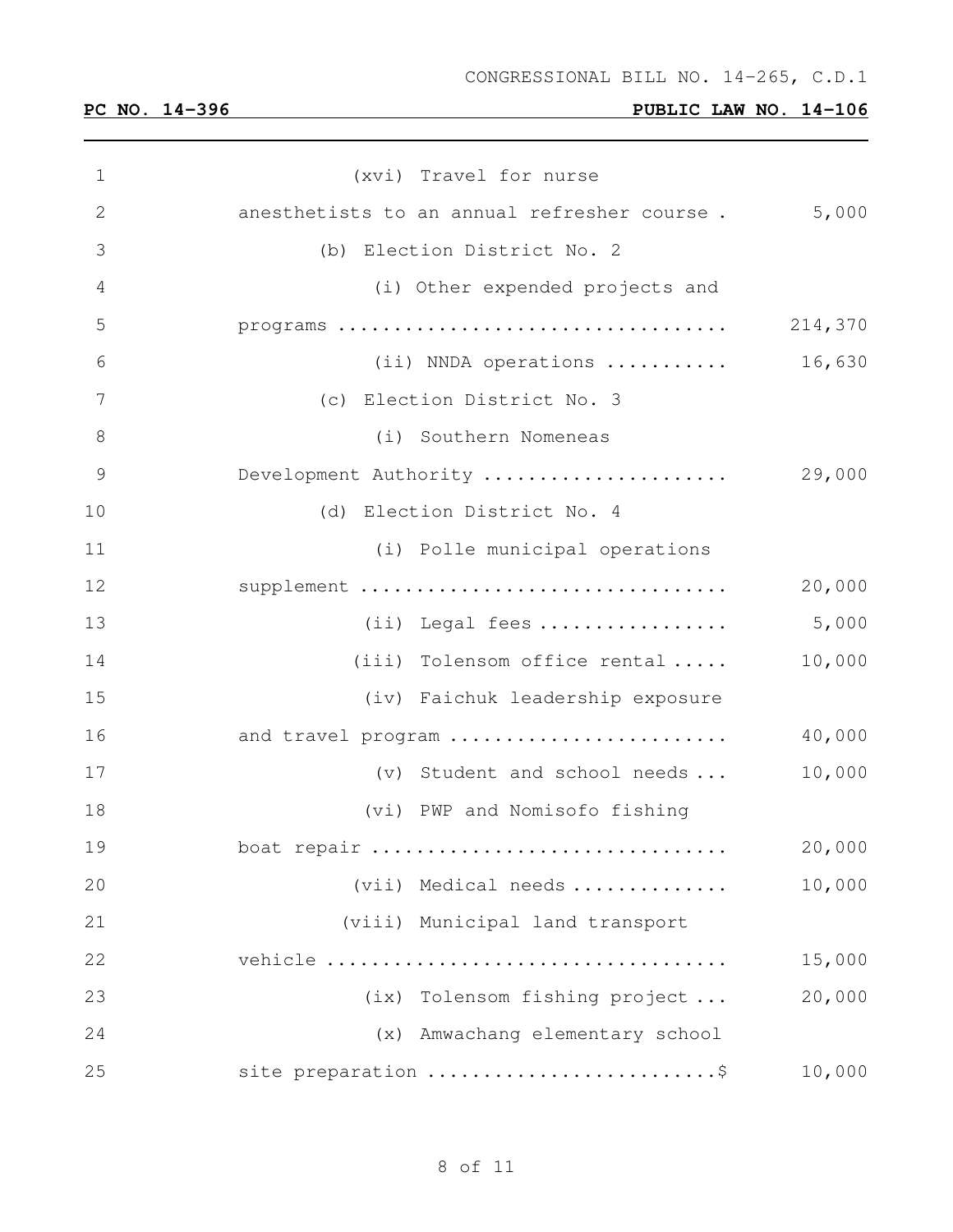and the control of the control of the

| $\mathbf 1$    | 10,000<br>(xi) FDA supplemental operations                      |
|----------------|-----------------------------------------------------------------|
| $\mathbf{2}$   | 5,000<br>(xii) Foupo fishing project                            |
| 3              | (xiii) Nikumy Tolensom sewing                                   |
| 4              | 5,000                                                           |
| 5              | (xiv) Disaster relief aid<br>20,000                             |
| 6              | 10,000<br>(xv) Foupo beautification                             |
| $\overline{7}$ | $40,000$ "<br>(xvi) Chuuk Delegation Office                     |
| $8\,$          | Section 3. Section 5 of Public Law No. 13-36, as amended by     |
| 9              | Public Laws Nos. 13-49, 13-66, 13-80, 13-83, 4-5 and 14-31, is  |
| 10             | hereby further amended to read as follows:                      |
| 11             | Section 5. Allotment and management of funds and lapse          |
| 12             | date.                                                           |
| 13             | (1) All funds appropriated by this act shall be                 |
| 14             | allotted, managed, administered and accounted for in            |
| 15             | accordance with applicable law, including, but not              |
| 16             | limited to, the Financial Management Act of 1979. The           |
| 17             | allottee of the funds appropriated under sections 1, 2          |
| 18             | and 3 of this act shall be the President of the Federated       |
| 19             | States of Micronesia or his designee, except that the           |
| 20             | allottee of the funds appropriated under subsections            |
| 21             | $1(1)$ , $1(3)$ and $1(4)$ of this act shall be the Governor of |
| 22             | the State of Kosrae; the allottee of the funds                  |
| 23             | appropriated under sections $2(3)$ , $2(4)$ and $2(7)$ through  |
| 24             | 2(11) of this act shall be the Governor of the State of         |
| 25             | Yap; the allottee of the funds appropriated under               |

of 11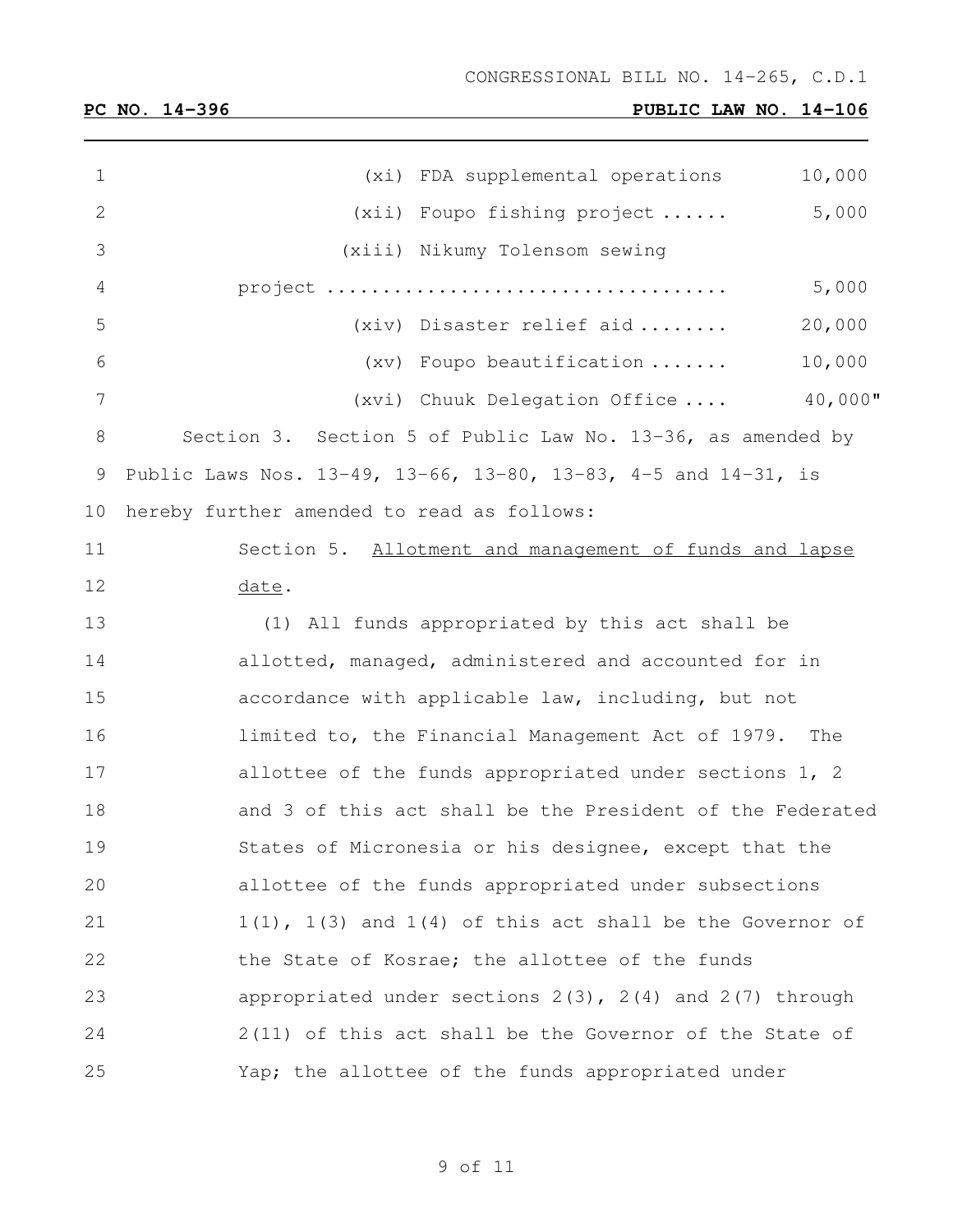| $\mathbf 1$ | sections $2(5)$ and $2(6)$ , shall be the Speaker of Congress;   |
|-------------|------------------------------------------------------------------|
| 2           | the allottee of the funds appropriated under subsection          |
| 3           | 3(2)(a)(i) shall be the Mayor of Kolonia Town; the               |
| 4           | allottee of the funds appropriated under subsections             |
| 5           | $3(2)$ (a) (ii), $3(2)$ (a) (iv) and $3(2)$ (a) (v) shall be the |
| 6           | Sokehs Magistrate; the allottee of the funds appropriated        |
| 7           | under subsection 3(2)(a)(iii) shall be the Mayor of              |
| 8           | Nukuoro; and the allottee of funds appropriated under            |
| 9           | subsections $3(2)$ (c) (v) and $3(2)$ (c) (vi) shall be the      |
| 10          | Pohnpei Transportation Authority. The allottee of the            |
| 11          | funds appropriated under section 4 of this act shall be          |
| 12          | the Chuuk State Commission on Improvement Projects,              |
| 13          | except that the funds appropriated under section $4(1)(d)$       |
| 14          | of this act shall be allotted to the Mayor of Polle              |
| 15          | Municipality.                                                    |
| 16          | (2) The allottees of the funds appropriated herein               |
| 17          | shall be responsible for ensuring that these funds, or so        |
| 18          | much thereof as may be necessary, are used solely for the        |

 purpose specified herein, and shall report back to the Congress on the status of these funds no later than September 30, 2005. The authority of the allottees to obligate such funds shall not lapse until fully expended.

Section 4. This act shall become law upon approval by the

of 11